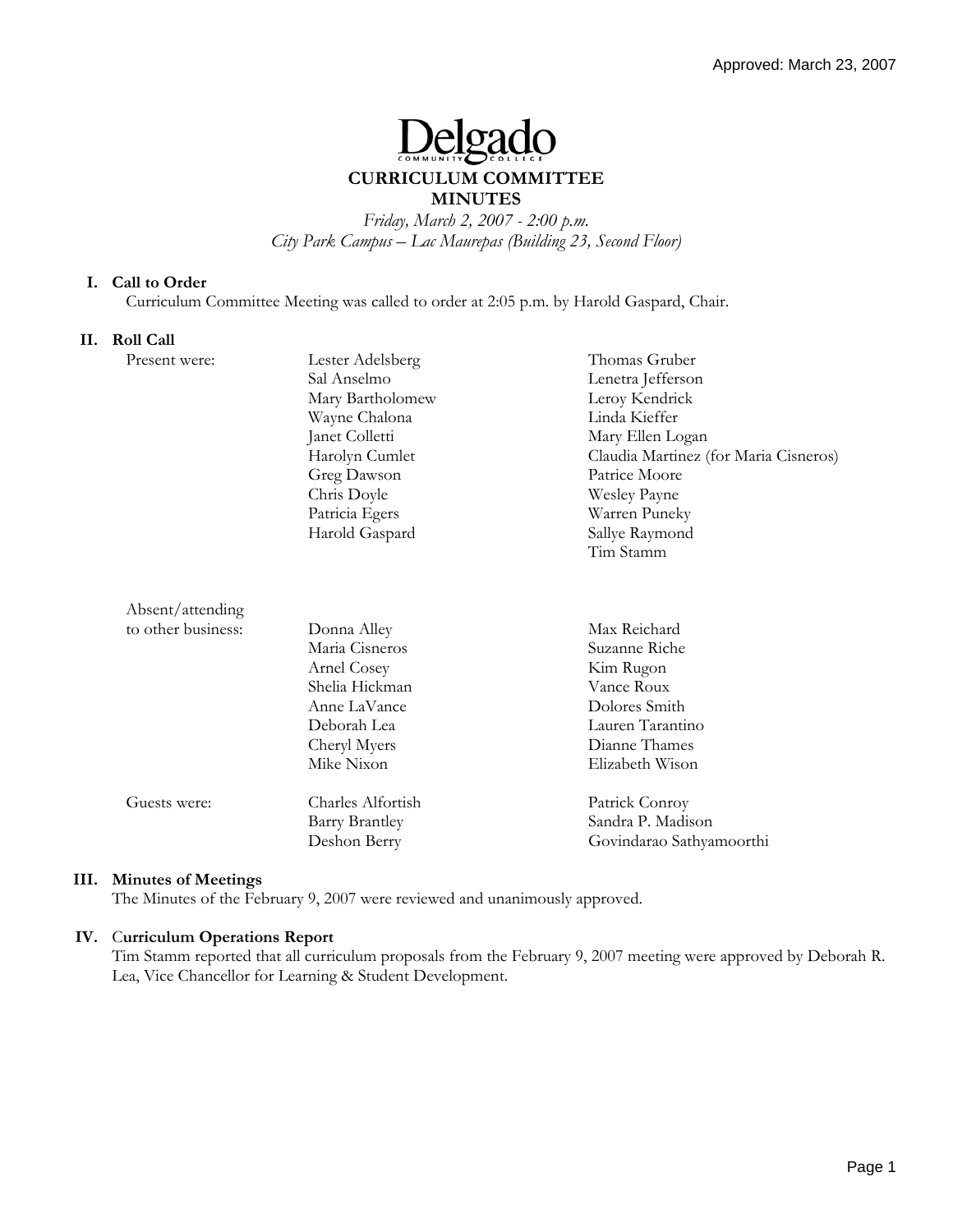#### **V. New Business**

- **a)** *Note: The Agenda was reordered. Original Agenda Placement V.b.* **Liberal Arts/Liberal Arts & Sciences/VCLSD/TEAC New Course:** TEAC-201: Teaching & Learning in Diverse Settings I. Creation of a new course, TEAC-201: Teaching & Learning in Diverse Settings I, the first course of a two-course sequence designed to provide teacher candidates with an overview of the teaching profession by focusing on professional responsibilities of educators and the development of elementary school children. **[Motion: Mary Bartholomew; Second; Mary Ellen Logan; Carried, Unanimously]**.
- **b)** *Note: The Agenda was reordered. Original Agenda Placement V.c.*

# **Liberal Arts/Liberal Arts & Sciences/VCLSD/TEAC**

**New Course:** TEAC-203: Teaching & Learning in Diverse Settings II. Creation of a new course, TEAC-203: Teaching & Learning in Diverse Settings II, the second of a two-course sequence designed to introduce teacher candidates to the field of teaching and to focus on the diverse needs of students, particularly in Grades 1-5. Motion to accept proposal **[Motion: Mary Bartholomew; Second: Linda Kieffer; Carried, Unanimously]**.

**c)** *Note: The Agenda was reordered. Original Agenda Placement V.a.* **Liberal Arts/Liberal Arts & Sciences/VCLSD/TEAC**

**Final Approval of Curriculum:** Associate of Science in Teaching (A.S.T.), Grades 1-5: Final approval of curriculum/catalog description for the Associate of Science in Teaching Degree (A.S.T.) for Grades 1-5. Motion to accept proposal **[Motion: Tom Gruber; Second: Mary Bartholomew; Carried, Unanimously]**.

**d) Business & Technology/HOST**

**Program Revision:** Revision of the Hospitality Management Associate of Applied Science degree to offer three separate and distinct concentrations. Concentrations include: Hotel & Lodging Management; Tourism; and Food & Beverage Management. The addition of concentrations to the Hospitality Management Associate of Applied Science degree program will allow students to focus study and will provide enhanced opportunities for transfer to senior colleges offering similar degree programs. Motion to accept proposal **[Motion: Wayne Chalona; Second: Warren Puneky; Carried, Unanimously]**.

## **e) Liberal Arts/Liberal Arts & Sciences/PSYC**

**New Course:** PSYC-290: Forensic Psychology. Creation of a new course. PSYC-290: Forensic Psychology. This course focuses on the application of psychological methods and theories to the legal system including: psychopathology, the insanity defense, competency to stand trial, criminal responsibility, capital punishment, risk assessment, violence, and victimology. The course may be used in fulfillment of degree requirements for an Associate of General Studies (A.G.S.) with a concentration in Psychology, as a Psychology elective, as a Criminal Justice elective, or as an elective for students college-wide. This request does not seek to add the course to the list of courses approved for use in fulfillment of General Education requirements for certificate or degree. Motion to accept proposal with minor changes to course objectives **[Motion: Lester Adelsberg; Second: Tom Gruber; Carried, Unanimously]**.

## **f) Business & Technology/Business, Technology, & Mathematics/MANG**

**Program Revision:** Revision of the Management Associate of Science degree program. Revise the Associate of Science degree in Management to become the Associate of Science in Business & Management to help prepare students for successful careers in contemporary Business and Management fields. Program concentrations include: General Business; Human Resources/Leadership; Entrepreneurship/Small Business Management; International Business; Marketing; Music Business; Real Estate; and Retail Management. Motion to accept proposal **[Motion: Mary Bartholomew; Second: Tom Gruber; Carried, Unanimously]**.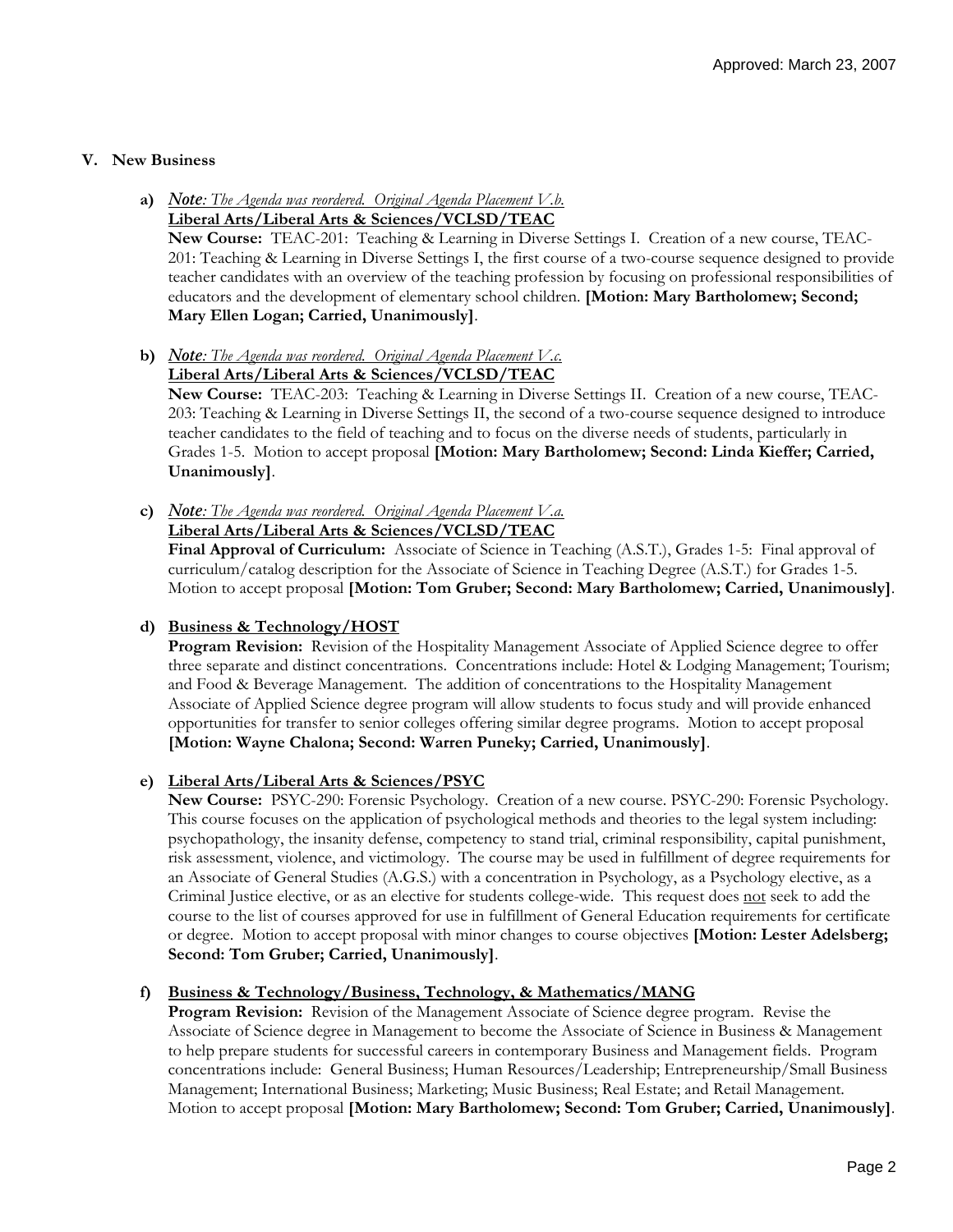## **g) Business & Technology/Business, Technology, & Mathematics/BUSG**

**New Course:** BUSG-252: Entrepreneurial Finance. Creation of a new course, BUSG-252: Entrepreneurial Finance. The course will provide an overview of the finance-related issues associated with an entrepreneurial or small-company setting with a goal of providing small business owners the skills required to successfully manage the financial challenges of a small company or new business venture. Motion to accept proposal **[Motion: Mary Bartholomew; Second: Wesley Payne; Carried, Unanimously]**.

## **h) Business & Technology/Business, Technology, & Mathematics/MANG**

**New Course:** RLST-180: Property Management: Creation of a new course, RLST-180: Property Management, designed to provide a practical overview of the rapidly changing field of property management. The course will explore the daily issues facing property owners including maintenance, accounting, administrative, and legal activities and federal regulations. Motion to accept proposal **[Motion: Wesley Payne; Second: Mary Ellen Logan; Carried, Unanimously]**.

#### **i) Business & Technology/Business, Technology, & Mathematics/RLST**

**New Course:** RLST-175: Real Estate Sales and Marketing. Creation of a new course, RLST-175: Real Estate Sales and Marketing, designed to assist the student gain a better understanding of consumer behavior, effective communication, marketplace specialization, self-motivation, time management, record-keeping, prospecting, qualifying, and presenting and negotiating real estate offers. Motion to accept proposal **[Motion: Wesley Payne; Second: Warren Puneky; Carried, Unanimously]**.

#### **j) Business & Technology/Business, Technology, & Mathematics/ACCT**

Program Revision: Revise the curriculum for the Associate of Science degree in Accounting. Delete BUSL-241: Business Law I from Required Courses in Major; Add BUSL-250: Legal Environment of Business to Required Courses in Major; Add the following Required Related Courses: BUSG-178: Business Communication, MANG-201: Principles of Management, and MANG-275: Project Management; Reduce Approved Electives from four (4) Business Courses (12 credit hours) to one (1) Business Course (3 credit hours). Total program hours remain the same. Motion to accept proposal **[Motion: Mary Bartholomew; Second: Warren Puneky; Carried, Unanimously]**.

**k)** *Note: The Agenda was reordered and items were combined for discussion. Original Agenda Placement V.k to V.l.* **Business & Technology/Business, Technology, & Mathematics/BUSG**

**Course Deletion:** MANG-114: Principles of Credit and Collection. Delete the course MANG-114: Principles of Credit and Collection from the catalog of course offerings. The course is not used in any degree or certificate program as a Required Course in Major and has not demonstrated significant student interest in a considerable period of time.

**Business & Technology/Business, Technology, & Mathematics/INTL**

**Course Deletion:** INTL-206: International Economics. Delete the course INTL-206: International Economics from the Catalog of course offerings. The course has not demonstrated significant student interest, is not transferable to senior colleges, and its content is better suited to a 300 / 400 level of study. Motion to accept proposals **[Motion: Mary Ellen Logan; Second: Tom Gruber; Carried, Unanimously]**.

**l)** *Note: The Agenda was reordered and items were combined for discussion. Original Agenda Placement V.m. to V.p.* **Business & Technology/Business, Technology, & Mathematics/INTL Removal of Course Prefix:** INTL/MANG-228: International Management. Remove the "INTL" prefix

from the International Management course; the course will be listed as MANG-228: International Management. This course will carry the "MANG" prefix only; it will not be listed under dual prefixes. **Business & Technology/Business, Technology, & Mathematics/INTL**

**Removal of Course Prefix:** INTL/BUSL-244: Introduction to International Law. Remove the "INTL" prefix from the Introduction to International Law course; the course will be listed as BUSL-244: Introduction to International Law. This course will carry the "BUSL" prefix only; it will not be listed under dual prefixes.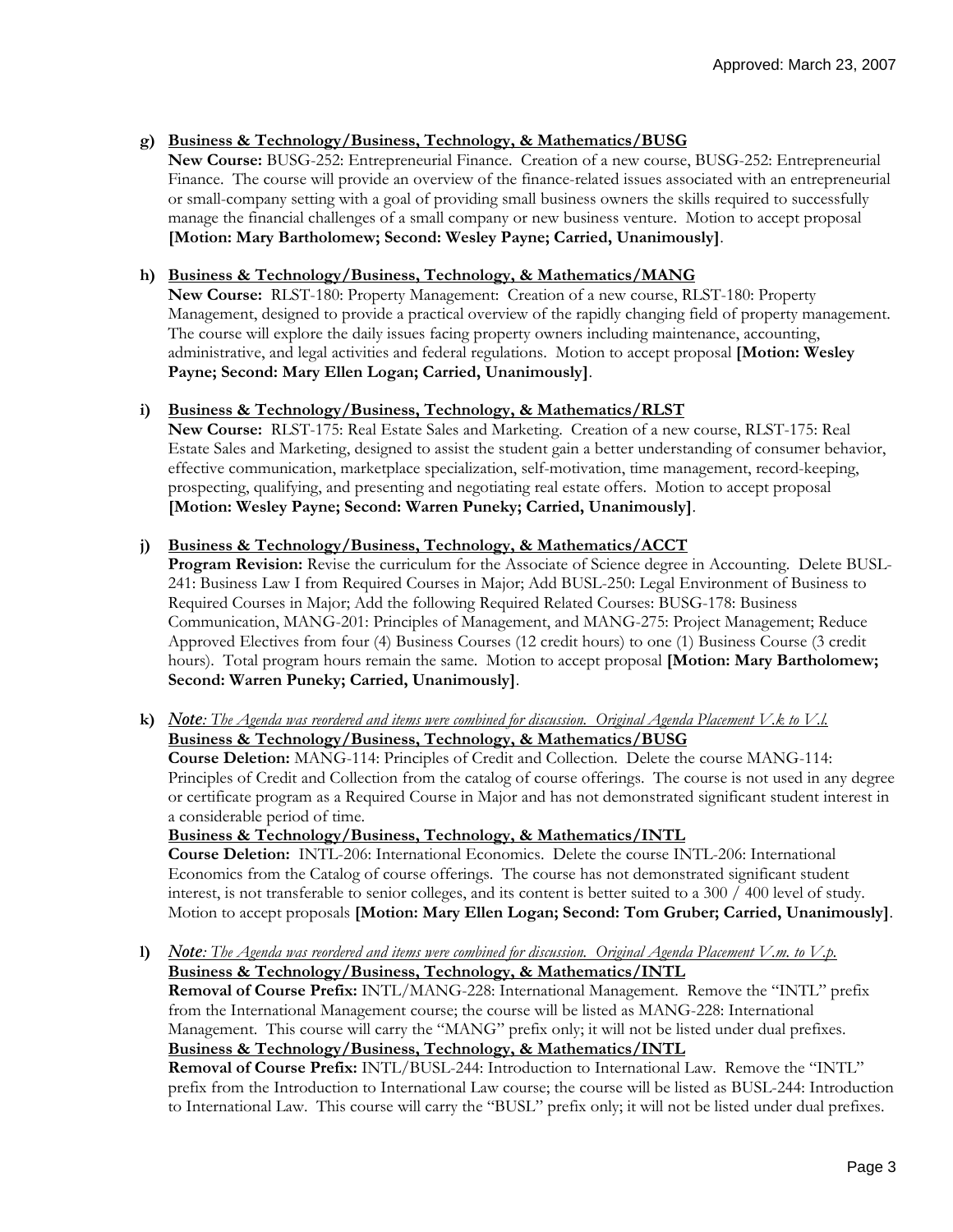## **Business & Technology/Business, Technology, & Mathematics/INTL**

**Removal of Course Prefix:** INTL/MARK-220: International Marketing. Remove the "INTL" prefix from the International Marketing course; the course will be listed as MANG-220: International Marketing. This course will carry the "MARK" prefix only; it will not be listed under dual prefixes.

#### **Business & Technology/Business, Technology, & Mathematics/INTL**

**Removal of Course Prefix:** INTL/BUSG-200: International Business. Remove the "INTL" prefix from the International Business course; the course will be listed as BUSG-200: International Business. This course will carry the "BUSG" prefix only; it will not be listed under dual prefixes. Motion to accept proposals **[Motion: Tom Gruber ; Second: Harolyn Cumlet; Carried; Unanimously]**.

**m)** *Note: The Agenda was reordered and items were combined for discussion. Original Agenda Placement V.q. to V.t.* **Business & Technology/Business, Technology, & Mathematics/INTL**

**Course Deletion:** INTL-222: International Finance. Delete the course INTL-222: International Finance from the Catalog of course offerings. The course has not demonstrated significant student interest, is not transferable to senior colleges, and its content is better suited to a 300 / 400 level of study.

#### **Business & Technology/Business, Technology, & Mathematics/BUSG**

**Course Deletion:** FINA-222: International Finance. Delete the course FINA-222: International Finance from the Catalog of course offerings. The course has not demonstrated significant student interest, is not transferable to senior colleges, and its content is better suited to a 300 / 400 level of study. Same course as INTL-222.

#### **Business & Technology/Business, Technology, & Mathematics/BUSG**

**Course Deletion:** BUSG-222: Business Statistics. Delete the course BUSG-222: Business Statistics from the Catalog of course offerings. The course has not demonstrated significant student interest, is not transferable to senior colleges, is not required in any degree or certificate program. Students may take MATH-203: Statistics, a transferable course designed to cover all aspects of Statistics rather than a special, applied Business Statistics course.

#### **Business & Technology/Business, Technology, & Mathematics/BUSG**

**Course Deletion:** FINA-201: Business Finance. Delete the course FINA-201: Business Finance from the Catalog of course offerings. The course has not demonstrated significant student interest, is not transferable to senior colleges, is not required in any degree or certificate program, and its content is better suited to a 300 / 400 level of study. Motion to accept proposal **[Motion: Wesley Payne; Second: Tom Gruber; Carried, Unanimously]**.

**n)** *Note: The Agenda was reordered. Original Agenda Placement V.u.*

# **Business & Technology/Business, Technology, & Mathematics/MANG**

**Change of Course Prerequisite Requirements:** MANG-275: Project Management. Change the prerequisite requirements of MANG-275: Project Management to state "BUSG-178: Business Communication; MANG-201: Principles of Management; ACCT-201: Accounting I or ACCT-205: Financial Accounting; and CMIN-201 Computer Literacy or BUSG-224: Business Computer Applications." Motion to accept proposal **[Motion: Mary Ellen Logan; Second: Warren Puneky; Carried, Unanimously]**.

**o)** *Note: The Agenda was reordered. Original Agenda Placement V.v.*

#### **Business & Technology/Business, Technology, & Mathematics/ACCT**

**Change of Course Prerequisite Requirements:** ACCT-221: Computerized Accounting. Change the prerequisite requirements of ACCT-221: Computerized Accounting to state "ACCT-111: Fundamentals of Accounting or ACCT-201: Accounting I or ACCT-205: Financial Accounting." Prerequisite currently states "ACCT-201: Accounting I." Motion to accept proposal **[Motion: Mary Bartholomew; Second: Linda Kieffer; Carried, Unanimously]**.